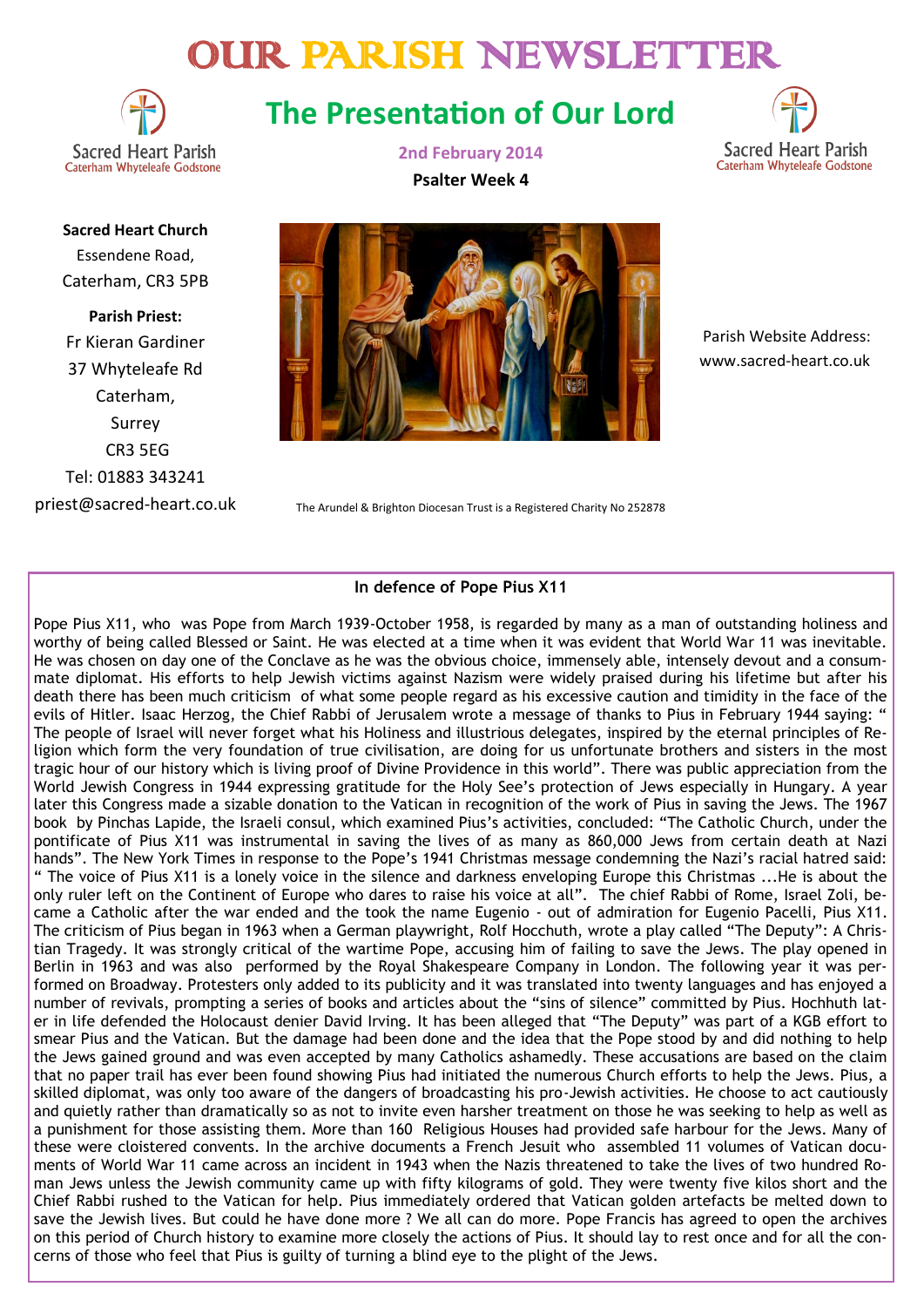## **WHAT'S ON IN THE PARISH THIS WEEK**

- Sun: Children's Liturgy for all ages at 9 am & 10.30 am. Teas/Coffee after 9 am & 10.30 am (Mirella O'Donoghue & Angela Baker)
- Mon: Tea/Coffee after 10 am Mass in Old Hall.

7 pm: Cubs in Old Hall



- Tue: 9.30 am: Mother & Toddler Group in Old Hall 6.15 pm: Beavers in Old Hall 7.30 pm: Scouts in Old Hall
- Wed: 1pm Lunch Club (OLD HALL this month) Parish Women's Group Business Meeting after Lunch Club (OLD Hall)
- Fri: Parish Social Club open from 7.30 10.30 pm. (may close at 9 pm depending on clientele)
- Sun: Children's Liturgy for all ages at 9 am & 10.30 am 9:15am - 10:15am First Holy Communion Session (Cent Hall)

Teas/Coffee: after 10.30: (Ofelia Turner & Maribel )



## **Altar Servers**

We are planning to attend the National Mass for Altar Servers at Westminster Cathedral (Victoria) on Saturday 15th March at 2.30pm . (change of date). We will go up as group by train to Victoria. To get an idea of numbers can you let

Chris O'Connor know: sacredheart.servers@hotmail.co.uk 0208 660 4304 if your child can attend and also is you can help as a parent on the day. This Mass is open to anyone who may wish to come along.

## **First Holy Communion**

Please remember the next Children's session will be held in the Centenary Hall next Sunday (9th Feb) from 9:15am to 10:30am

## **Valentine's lunch**



A "St Valentines Lunch" regardless of whether your are single or not will be held in the Cent Hall on Sunday 16th Feb. £10 per adult; £5 Primary School. Book through the Parish Office.

#### **Safeguarding**

Dee Hall and Jacqui will be in the Parish office after 9 am and 10.30 am morning Masses on the 2nd February and again at 4.30 pm on the 2nd to process DBS applications for Safe-

guarding.

#### **Lunch Club**

Wednesday 5th Feb. at 1pm. The lunch will be in the OLD HALL this month.

Menu: Shepherd's pie with veg. Followed by spicy fruit cake and custard.

All welcome. Good food and good company.

## **Parish Women's Group**

There will be a Business Meeting in the Old Hall on Wednesday 5th February following the Lunch Club.

## **Blessing of throats**

Tomorrow is the Feast of St Blaise. Special blessing of throats at the 10.00 am Mass.

## **Baptisms during February**

We welcome into God's family: Mabel Barrows; Saoirse Timlin Campbell; Amber Joe O'Brien; Emilio Serge Nadotti;



## **Caterham Overseas Aid Trust (COAT)**

In aid of COAT come and enjoy the **Barn Dance**  with the Odd Sock Doo Dum Band on

**Saturday 8th February** at 7:15pm for 7:30pm in the Centenary Hall.

Tickets £12 (Children £6)

Sausage and chips included (vegetarian option also available). There is also a wonderful selection of home made puddings!





## **CES Religious Education Adviser (England and Wales) part-time vacancy**

The Catholic Bishops' Conference of England and Wales is looking to appoint an RE Adviser(P/T) to provide advice to the CES on Religious Education; to help develop

CES responses to issues facing RE in schools and colleges; to build relationships with diocesan colleagues, the National Board of Religious Inspectors and Advisers (NBRIA), relevant government officials and others.

The role will be based in London but may require travel to other areas within England and Wales. The role will be 17.5 hours per week although with some flexibility.

Closing date for applications is Friday  $14<sup>th</sup>$  February 2014. If you are interested please contact the Parish Office for further details.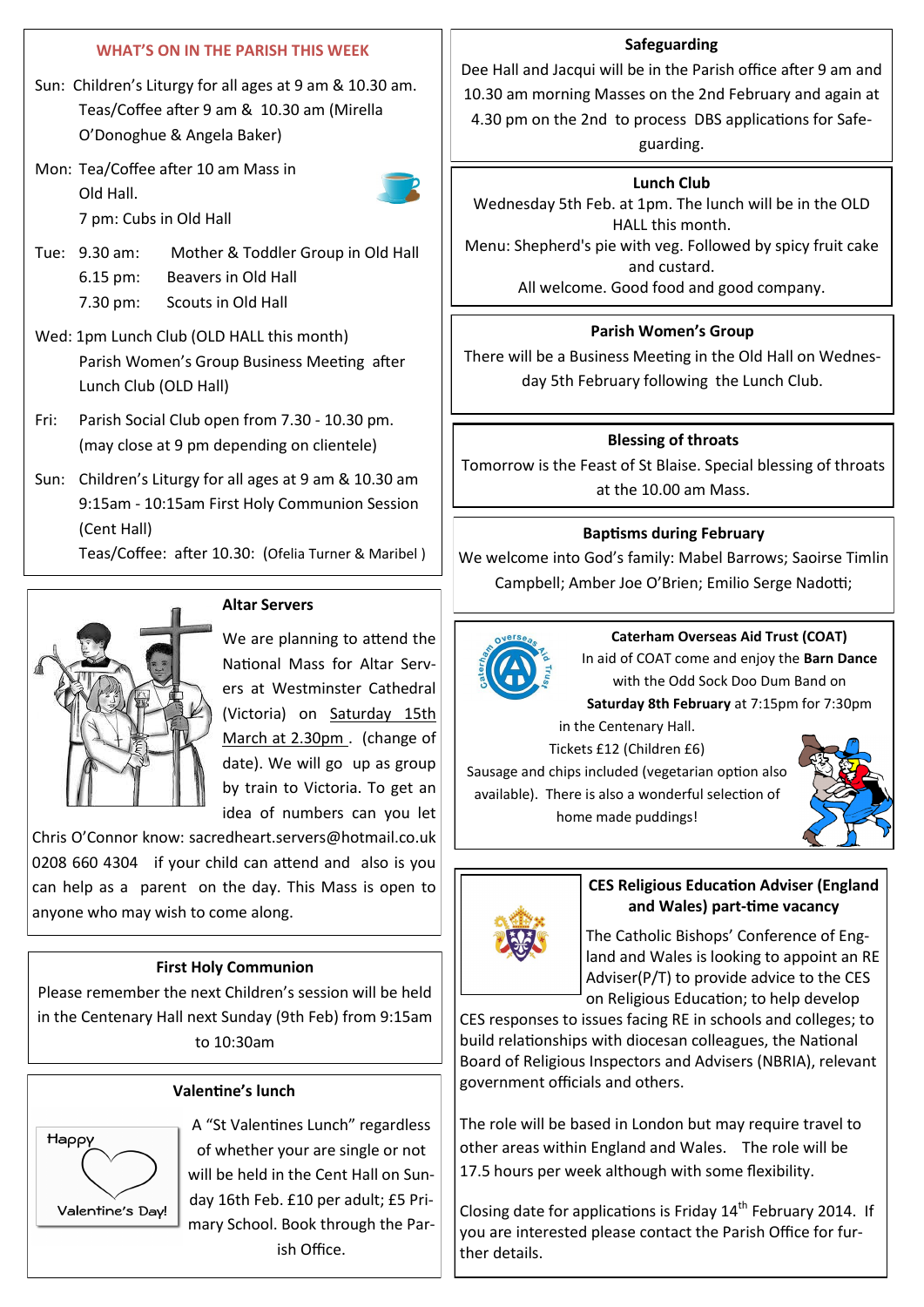#### **FIRST HOLY COMMUNION**

#### *CHILDREN'S SESSIONS*

The children's sessions have now begun with last week being an introduction to the HC programme. This week,  $26/01/14$ , we will be covering chapters  $1 - 3$  of the book. All sessions will be held in the Centenary Hall on Sunday mornings 9.15 – 10.15am. The doors will not be opened before 9.15am.

Further sessions are as follows:

Sun 26/01/14 - Children's Session 2 – (Chapters 1-3 of book)

Sun 09/02/14 – Children's Session 3 - (Chapters 4-6 of book)

See website for full list of dates We would also like to remind you that weekly participation in Mass in the parish is a vital part of your child's preparation for Holy Communion. As well as being part of the natural rhythm of Catholic life, this weekly celebration of Mass will inform and reinforce the learning that the Holy Communion programme provides to you and your child.

#### **Healing Mass + Benediction**

Please note and tell others, that the Healing Mass this Friday 7th February will start at 9.30 am. The Rosary before hand will start at 9.10 am

#### **Requiem**

The Requiem Mass for Michel Labonte will be on Wednesday at 10.30 am (There will be no 10 am Mass)

Please keep also in your prayers Edna Houltsworth who died this week.

#### **Family Games Night**

"Come on Down", is the theme for our next Parish Family Social event in the Centenary Hall on Saturday 29th March

> from 7.00 pm. Based on the famous American Show this promises to be a fun filled evening for all the family with spectacular prizes in aid of the

needy in our Parish. Adults £5. Primary School Children £2.50. Tickets from: melflaherty@hotmail.com. *Jacket Potato and filling around 8 pm. Bring your own pudding.* 



#### **Offertory Collection**

Sincere thanks for your generosity last weekend: Offertory £936.74 (Gift Aid £380.29) Survive Miva grand total: £730.87

## **Your Prayers are requested for the following persons who are ill or enfeebled.**

Pat Knight; Kathleen & John Saunders; Helen Keogh; Daisy Hill; Connie Cronin; Christopher Browne; Kit Monk; Krista Thompson; Jane Hill; Rosemary Whale; Leon & Sophie Kozlowski;

Pam Weaver; Jimmy & Bridie Mullen; Jim & Bernie Horrocks; Margaret Robertson; Tess Gully; Heather Tordimah; Jenny Rower; Ken Archer; Jenny Trumper; Elizabeth Daley; Eileen Lattimore; Bryan Smith; Diane Bailey; Rose Knight; Oliver Farrell; Richard Richardson;

> Seeta Pillay; Ian Lester; John Gilford , Christopher Miles & Pat McCoy.



#### **Celebrant**

Rev Anthony Hale will be your celebrant at all Masses next weekend. He will also cover the Confessions this Saturday from 10.30 am - 11.00 am. Fr Anthony has recently retired into Merstham area.

*ITEMS FOR THIS WEEKS NEWSLETTER TO REACH THE OFFICE NO LATER THAN THURSDAY MIDDAY PLEASE.* 

'Founders Dinner' celebrating 85 years of The John Fisher School on Friday 14th March 2014 in the school's Sports Hall, Peaks Hill.

Pre-dinner school tours start at 6pm. Four Course Dinner for 7pm. Dress Code, Black Tie. Tickets cost £50 available from Mike Davies.

([mdavies@suttonmail.org](mailto:mdavies@suttonmail.org) / 077426767474).

Early bird booking until 1st Feb: £450 per table of 10. Celebrate with former staff, pupils & friends of The John Fisher School. All profits to the Science Centre Fund.

## **Second Collection**

There will be a Second Collection next weekend towards the cost of funding the sick, frail and elderly who have limited financial means, to be part of the Diocesan Pilgrimage to Lourdes. Last year it cost the Trust £38,000 to fund this.

#### **Confirmation 2015 Application Forms**

For all students in Year 9 who are wishing to go forward to receive the Sacrament of Confirmation in 2015, please pick up one of the application forms from the porch or download from parish website and get it to the Parish Office **before the end of February.** Your Pre-Confirmation Classes begin on Sunday 9th March at 6.00 pm in the Centenary Hall and will continue for all the Sundays of Lent.